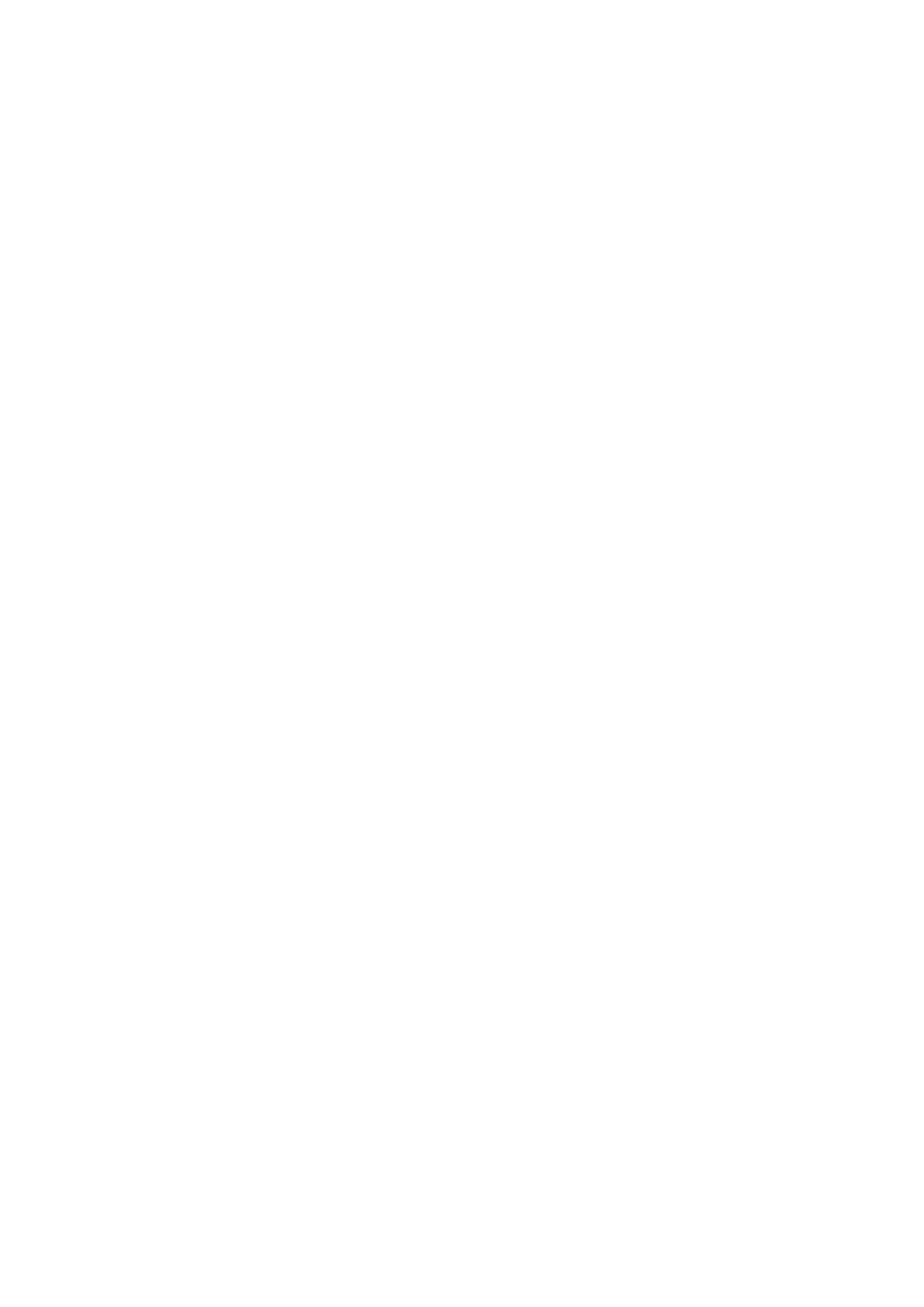#### **To the Members of the County Council**

You are summoned to attend a meeting of the East Sussex County Council to be held at County Hall, Lewes, **on Tuesday, 10 May 2022 at 10.00 am** to transact the following business

- **1. To elect a Chairman of the County Council**
- **2. To appoint a Vice Chairman of the County Council**
- **3. Minutes of the meeting held on 22 March 2022** *(Pages 7 - 20)*
- **4. Apologies for absence**
- **5. Chairman's business**

#### **6. Record of delegation of Executive Functions**

The Leader to present to the County Council their written record of delegations of executive functions to Cabinet members including:

(a) names of the County Councillors appointed to the Cabinet;

(b) the extent of any authority delegated to cabinet members individually as portfolio holders;

(c) appointment to the position of Deputy Leader

(d) the terms of reference and constitution of the Cabinet and any executive committees together with the names of cabinet members appointed to them

(e) the nature and extent of any delegation of executive functions to local committees

(f) the nature and extent of any delegation to officers

- **7. Report of the Governance Committee** *(Pages 21 - 24)*
- **8. To allocate places on the following committees to political and independent groups in accordance with the provisions of the Local Government and Housing Act 1989 and to appoint members to those committees in line with the allocations**

(a) Scrutiny Committees Health Overview and Scrutiny People Place

(b) Audit Committee

- (c) Governance Committee
- (d) Regulatory Committee
- (e) Planning Committee
- (f) Standards Committee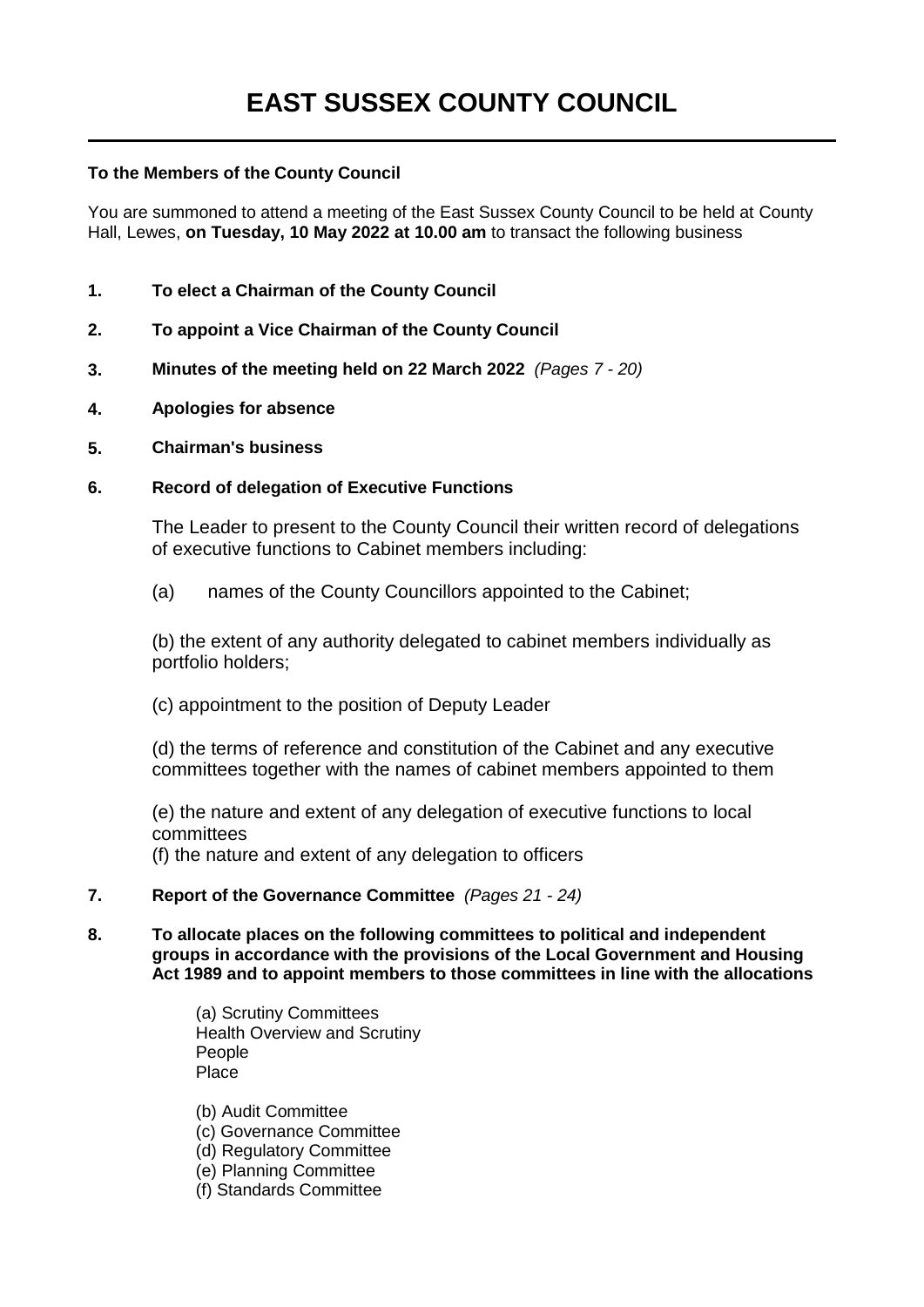(g) Pension Committee

*(Note 1: The proposed nominations from political and independent groups will be tabled at the meeting) (Note 2: In accordance with the statutory provisions, the proposed allocation of places to political and independent groups is set out in the report of the Governance Committee)*

#### **9. In light of the decisions of the Council on the allocation of places to political and independent groups to appoint members to other Committees and Panels as set out below**

(a) County Joint Consultative Committee (5 members of the County Council) (b) County Consultative Committee (Governors) (5 members of the County Council)

(c) Joint Advisory Committee (Schools) (5 members of the County Council) (d) Standing Advisory Council for Religious Education (5 members of the County)

(e) Corporate Parenting Panel (7 members of the County Council)

*[The memberships proposed by the political and independent groups will be circulated to members in advance of the meeting]*

#### **10. To confirm the continuation of the following bodies that have a fixed membership or to which members are appointed by the Chief Executive as the need arises and to agree (with no member voting against) that the political balance provisions shall not apply to the Panels**

Approved Marriage Premises Review Panel Recruitment Panel (Chief Executive, Directors and Deputies) Commons and Village Green Registration Panel *[The composition of these bodies is set out in the Constitution]*

#### **11. To agree (with no member voting against) that the political balance provisions shall not apply to the membership of the Discretionary Transport Appeal Panel and to appoint three members of the Regulatory Committee to serve for the ensuing year**

*[The membership of the Panel, proposed by the political groups will be tabled at the meeting]*

#### **12. To appoint:**

- (a) Chair of the Regulatory Committee
- (b) Chairs and Vice-Chairs of the Scrutiny Committees
- (c) Chair and Vice Chair of the Audit Committee
- (d) Chair of the Governance Committee
- (e) Chair and Vice-Chair of the Planning Committee
- (f) Chair of the Pension Committee
- (g) Chair of the Standards Committee
- **13. Questions from members of the public**
- **14. Report of the Standards Committee** *(Pages 25 - 28)*
- **15. Questions from County Councillors**